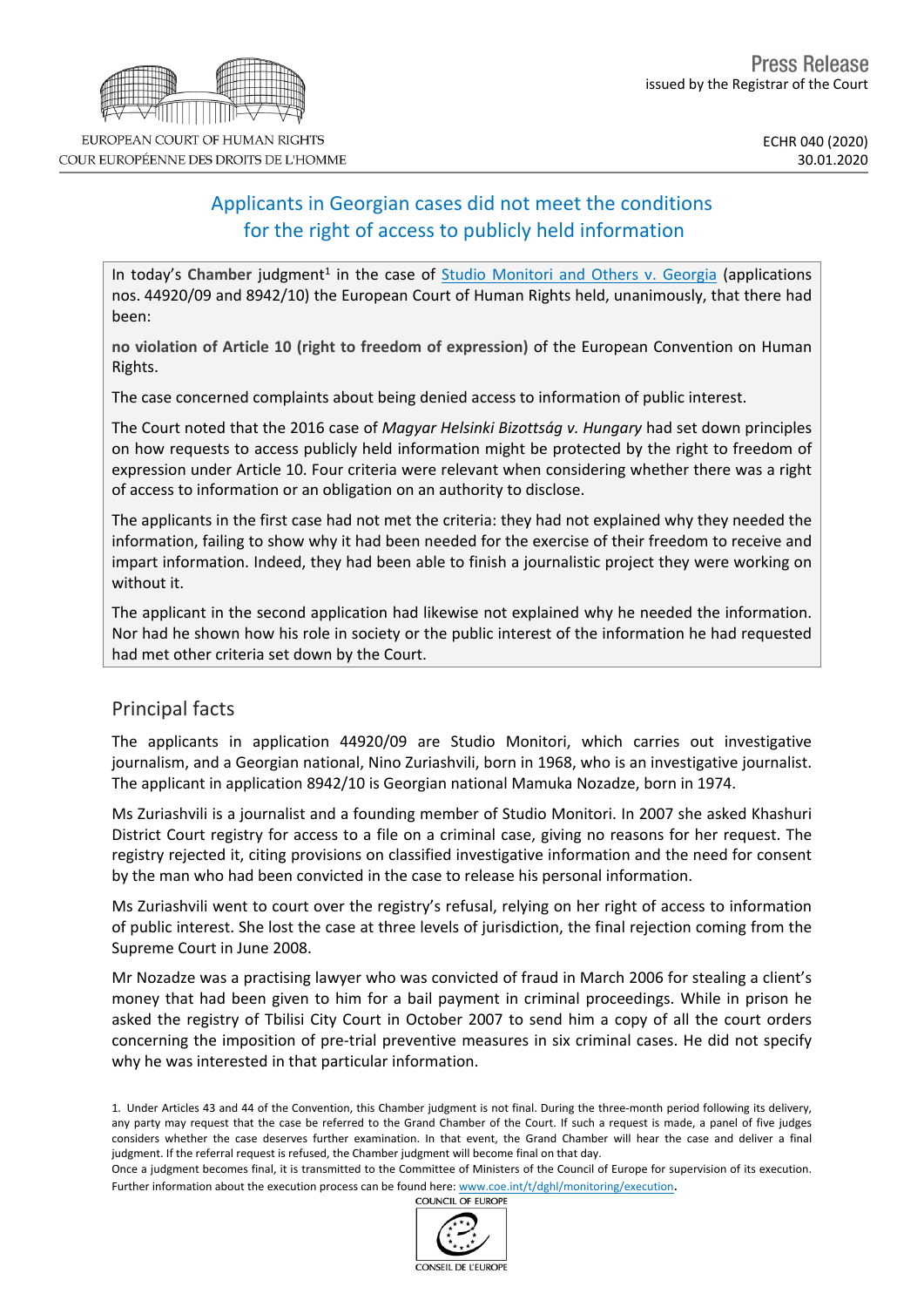After the registry provided him only with the operative parts of the decisions in the six cases, he went to court to obtain the orders in full, relying on the right to unfettered access to public information. The courts rejected his claim, the Supreme Court handing down the final judgment on an appeal on points of law in July 2009.

### Complaints, procedure and composition of the Court

Relying on Article 10 (freedom of expression), the applicants complained that the domestic judicial authorities had denied them access to information of general public interest.

The application was lodged with the European Court of Human Rights on 15 August 2009.

Judgment was given by a Chamber of seven judges, composed as follows:

Síofra **O'Leary** (Ireland), *President*, Gabriele **Kucsko-Stadlmayer** (Austria), André **Potocki** (France), Yonko **Grozev** (Bulgaria), Mārtiņš **Mits** (Latvia), Lәtif **Hüseynov** (Azerbaijan), Lado **Chanturia** (Georgia),

and also Claudia **Westerdiek**, *Section Registrar.*

#### Decision of the Court

The Court noted that this case was one of the first to test the limits of the right of access to information held by a public authority since it had laid down principles on that question in the Grand Chamber judgment of *Magyar Helsinki Bizottság v. Hungary*.

It reiterated that Article 10 did not confer a right of access to such information or oblige the Government to impart it, however, such a right or obligation could arise where disclosure had been ordered by a court or where access was instrumental to the right to freedom of expression.

The Court had to take account of four criteria when examining whether denial of access to information brought Article 10 into play: the purpose of the information request; the nature of the information requested; the role of the person seeking the information in receiving it and disseminating it to the public; and whether the information was ready and available.

#### *Application 44920/09*

The applicants' journalistic roles meant their status was undeniably compatible with the scope of the right to ask for access to State-held information. However, the purpose of their request had not satisfied the first of the four criteria set down in *Magyar Helsinki* as they had failed to specify why they had needed access to the information, even when asked by the registry to do so.

Furthermore, they had been able to finish and publish the investigative project they were working on without the information, in other words, the access had not been instrumental for the effective exercise of their right to freedom of expression. Indeed, the second applicant had acknowledged in court that the material had not been vital, but that she had wanted judicial confirmation of her right of unfettered access to State-held public information.

#### *Application 8942/10*

As in the first application, Mr Nozadze had not explained to the court registry why he required the information he had asked for, making it impossible for the Court to accept that receiving it had been instrumental for the effective exercise of his right to freedom of expression. Most importantly, it was